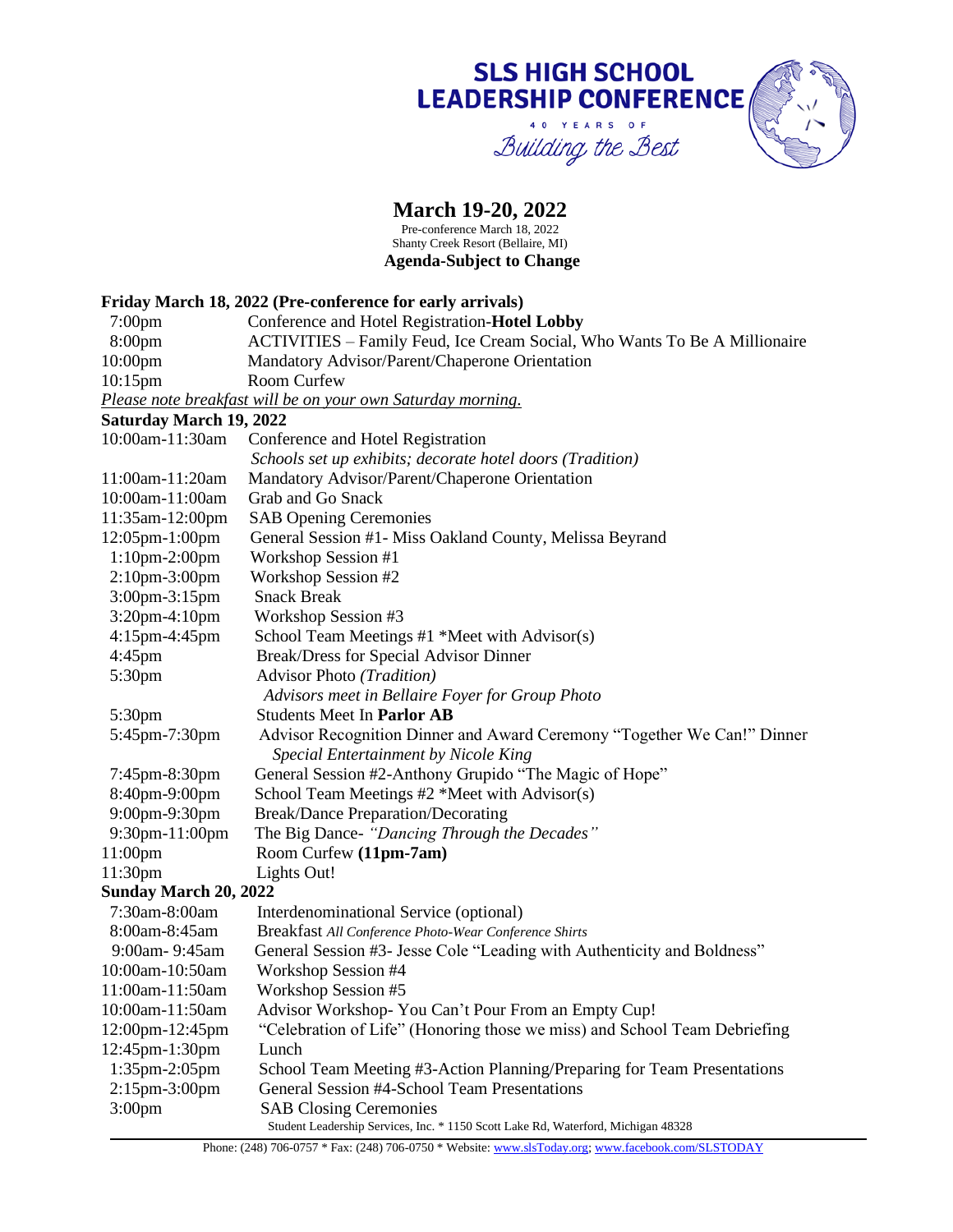

# **Important Conference Information**

- 1. Conference 2022 is **two days. Saturday March 19 and Sunday March 20. Conference will end at 3:30p, Sunday March 20, 2022.** For those attending pre-conference activities that will take place Friday March 18 at 8:00pm.
- 2. Registration for conference will be at 10:00 am on Saturday March 19 in the **Hotel Lobby**. For those attending pre-conference activities on March 18, registration will be at 7:00 pm in the **Hotel Lobby.**
- 3. Attention Advisors!!! There is a **mandatory** Advisor Orientation at 11:00 am on Saturday, all advisors and/or parent chaperones **must attend.**
- **4.** Weather permitting; we may be going outside to do an all-conference photo **on Sunday.**
- 5. Attention Advisors: SLS will provide an Interdenominational Service on Sunday morning at 7:30 am for those interested.
- 6. **Swimming is prohibited.**
- 7. Bring a nice outfit for Saturday's "Together We Can!" Recognition Dinner. **Students/Chapters are asked to bring/make a gift to present to their advisor(s) on the theme Together We Can!.**
- 8. The dance will be Saturday night and is a "Dancing Through Decades" theme. **School with the best dance theme attire or who brings the best dance decoration gets a chance to take home Happy the SLS Mascot!**
- 9. Bring packaged cookies or other packaged snacks to share at the dance (please avoid nuts).
- 10. SLS Conference has two traditions: Door Decorations (bring items to decorate your hotel door**-This year Door Decoration theme is "Building the Best"** and we love to see cars decorated with messages.
- 11. Bring your school/chapter or group banner to display and a chapter exhibit to display and show off your groups work!
- 12. **A Celebration of Life** is an opportunity to remember those who are no longer with us. If your group has someone that you would like to be remembered, please submit by March 14 through this link [SLS Celebration of Life \(google.com\)](https://docs.google.com/forms/d/1oObeoJIRyuw3KDfBdHPgzX85bOUymTvl0OrEF0e-36I/prefill) or email person's name, photo (optional) and 1 thing you loved most about them  $(1$  Sentence) to  $dmf@SLStoday.org$
- 13. Conference Day 1: Wear your school/chapter shirt and Conference Day 2: Wear the conference t-shirt for the all-conference photo!
- 14. **Note: Because conference ends at 3:30pm on Sunday SLS has requested that all SLS conference participant rooms have a later check out. However, there is no guarantee. Please plan accordingly.**
- 15. You should have received or will receive an email or fax about the status of your registration (ex. If you are missing anything or are all set). Any questions call Dawn Flood at SLS 248-706-0757 before March 17. After March 17 call my cell 248-462-9995.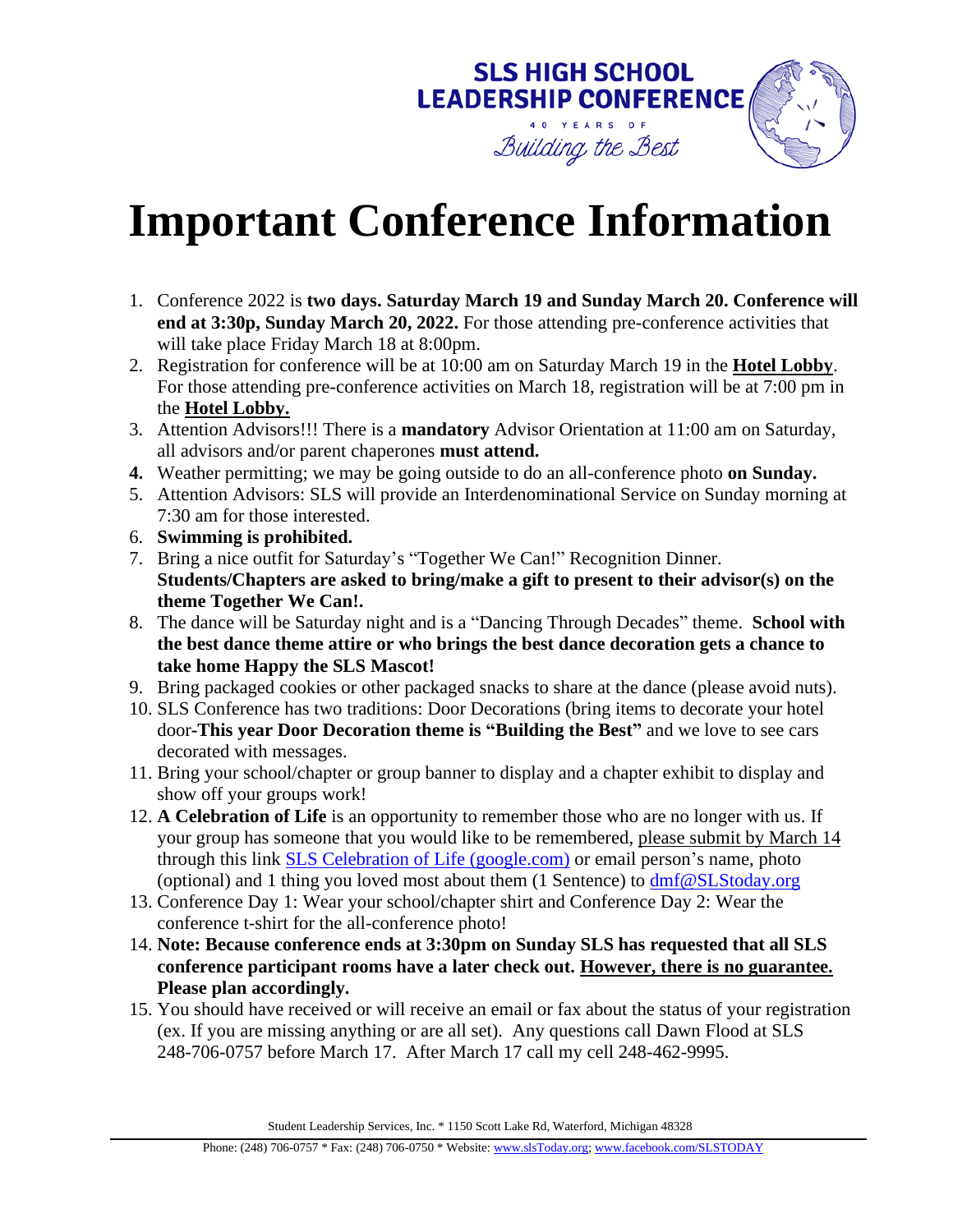

# Getting to Shanty Creek



Follow Interstate 75 North from Detroit to Grayling; M-72 West toward Kalkaska. In Kalkaska turn North on US 131 to Mancelona. From Mancelona, take M-88 West to the Shanty Main Entrance.

Proceed North on US 27 to Grayling, M-72 West to Kalkaska, Turn North on US 131 Mancelona. In Mancelona, take M-88 West to the Shanty Creek Main

Take US 131 North from Grand Rapids to Mancelona. In Mancelona, turn west on M-88 the Shanty Creek Main Entrance.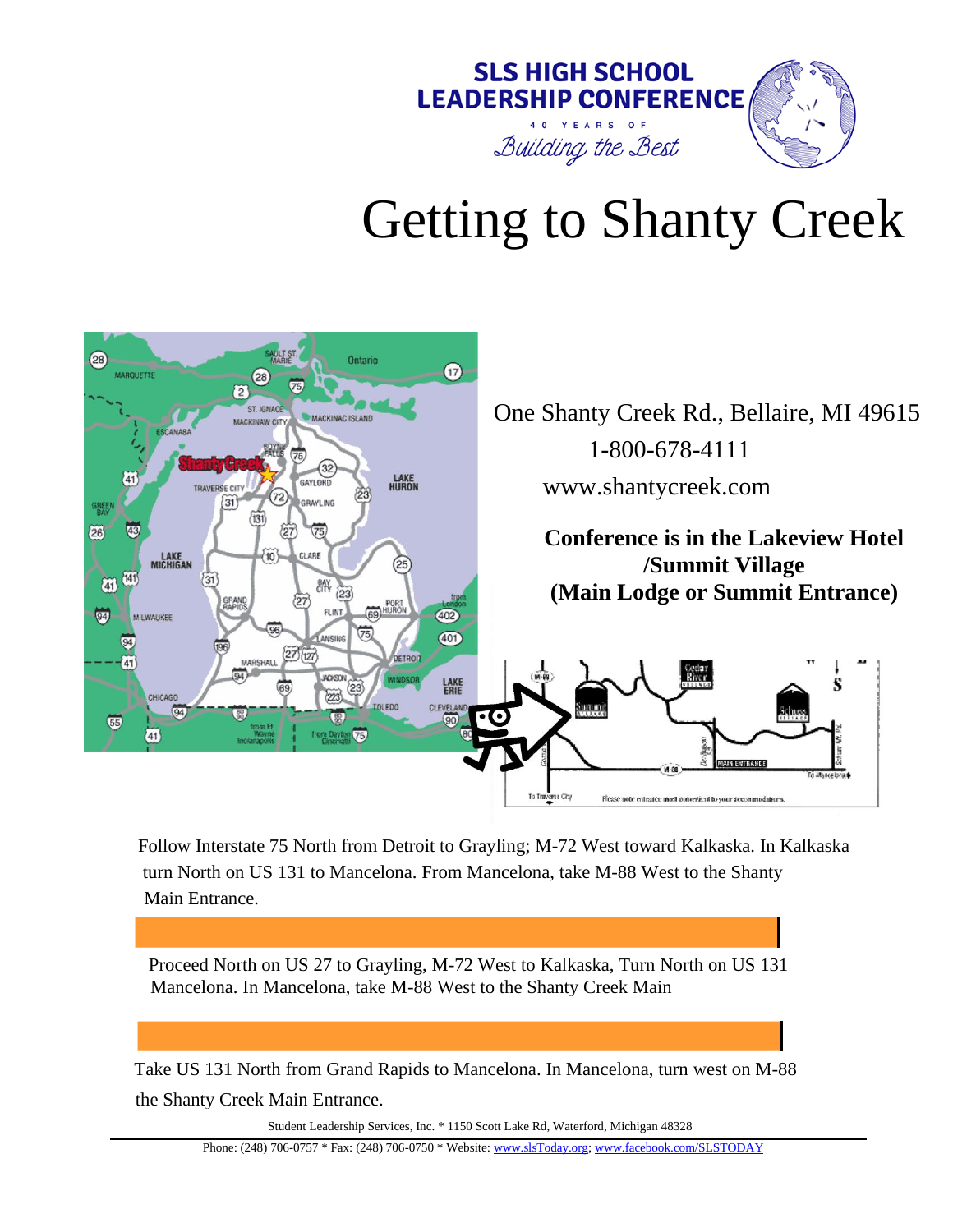# **SLS HIGH SCHOOL LEADERSHIP CONFERENCE** 4 0 Y E A R S

# **TO BRING AND TO DO LIST**

\*Give each student a copy!

### **Packing List/To Bring:**

- Messages displayed on your car or bus (if you want to!)
- Hotel Door Decorations to advertise your chapter (if you want to!) **Door Theme: Building the Best…**
- SLS or School/Group Banner
- Group Exhibit
- Drinks and Snacks for your group
- Package cookies, or package snack to share at the dance (please no nuts)
- Bring an extra Group/School shirt to be added to the next SLS T-shirt Banner!
- Nice outfit for Advisor Dinner \*Semi-Formal and/Business. **Students bring a gift to present to their advisor(s) on the theme Together We Can!.**
- Dance Decoration or Attire for the Dancing Through Decades Dance (What's your favorite decade of music and attire)
- Workshop supplies (if you are presenting a workshop)
- Group or School t-shirt to wear on Saturday (bring an extra to add to our t-shirt banner collection)
- ENERGY! PASSION! ENTHUSIAM!
- Something to give your group a distinct identity. We love the group and school spirit!

#### **Don't Forget to Do:**

- **STUDENTS!** Please create an item or gift to present to your advisor during the Advisor Recognition Dinner. *How will recognize your Advisor(s) for everything they have done to help you. Ideas: Thank you cards, photo book, memories that represent "Together We Can!" Make a Difference.*
- Submit name(s) for **A Celebration of Life.** An opportunity to remember those who are no longer with us. If your group has someone that you would like to be remembered, please submit by March 14 through this link [SLS Celebration of Life](https://docs.google.com/forms/d/1oObeoJIRyuw3KDfBdHPgzX85bOUymTvl0OrEF0e-36I/prefill)  [\(google.com\)](https://docs.google.com/forms/d/1oObeoJIRyuw3KDfBdHPgzX85bOUymTvl0OrEF0e-36I/prefill) or email person's name, photo (optional) and 1 thing you loved most about them (1 Sentence) to [dmf@SLStoday.org](mailto:dmf@SLStoday.org)
- **Advisors!** Make sure all forms are sent in and payments are made to SLS (registration fee) and Shanty Creek Resort (hotel fee) **ALL CHECKS GET MAILED TO SLS and SLS will pass onto Shanty Creek**
- **Advisors!** Make sure all students and adults receive and review Conference Rules and Important Conference Information.
- Check out the SLS website [www.slstoday.org](http://www.slstoday.org/) for the latest conference information
- Call SLS if you have any questions 248-706-0757 or email Dawn [dmf@slstoday.org](mailto:dmf@slstoday.org)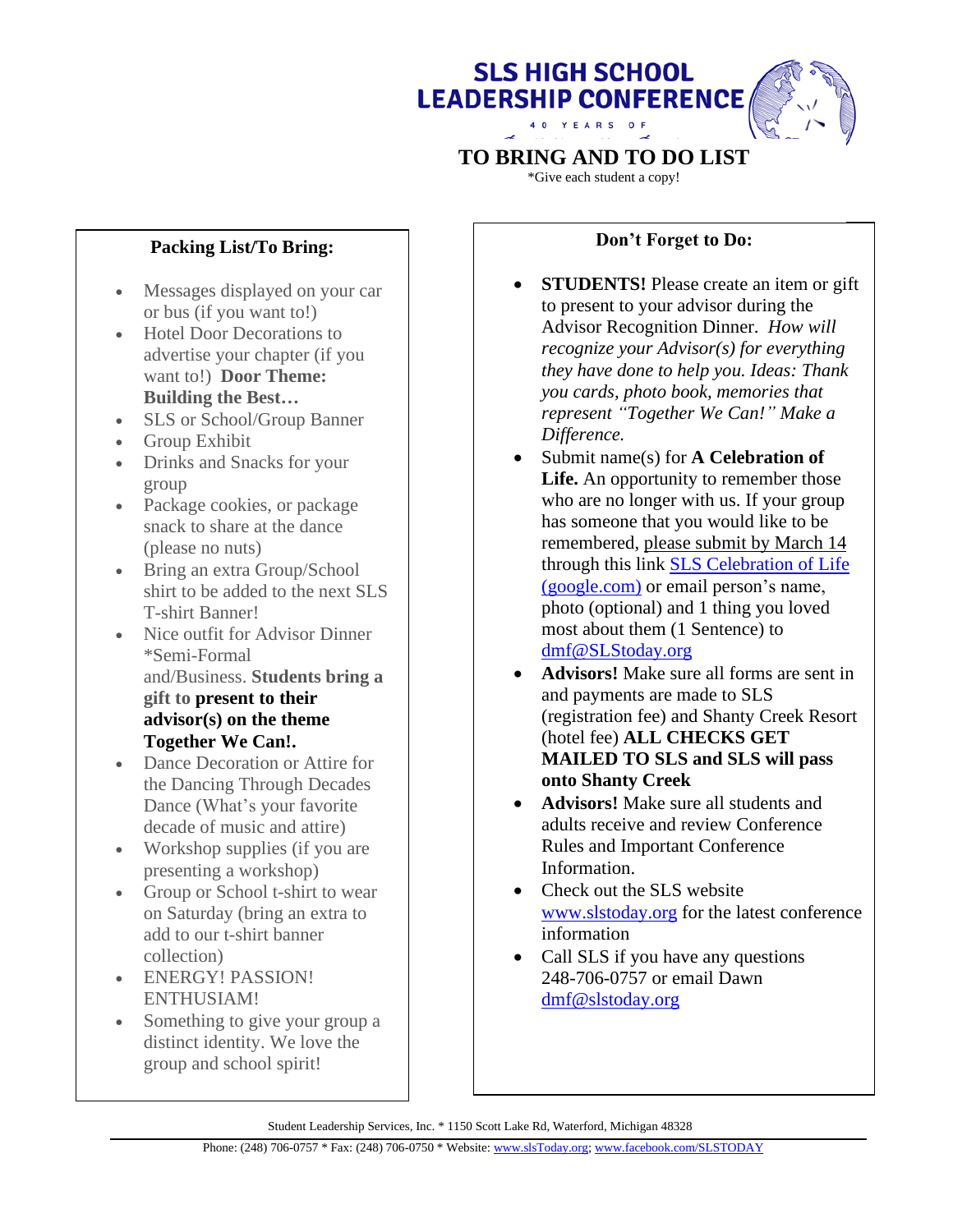# **SLS HIGH SCHOOL LEADERSHIP CONFERENCE**



#### **Pre-Conference Activities Presented by the SLS Student Advisory Board: (March 18, 2022)**

Family Feud Game, Ice Cream Social, and Who Wants To Be A Millionaire (SLS Style) School teams will participate in team building game activities that will increase their groups bonding and attachment.

#### **Conference Keynote Speaker and Presenters: (March 19-20, 2022)**

#### Jesse Cole *"Leading With Authenticity & Boldness"*

It can be a challenge to find authenticity in a TikTok and Instagram world. Healthy influences can be muted by the noise of trending topics and other chatter. However, what separates the real from the fake is a deep conviction of one's purpose, and the courage to live it out daily. In this keynote you will learn the 4-step process to leading with authenticity and boldness.

#### Anthony Grupido **"The Magic of Hope"**

A magician with a story to tell about mental health, resiliency, and suicide prevention based out of Detroit. He's performed Magic all over the world and worked with celebrities like the Impractical Jokers, David Dobrik, the Chainsmokers, and even some America's Got Talent Winners!

#### Melissa Beyrand, Miss Oakland County 2021 **"Encouraging Equity"**

Melissa speaks with students of all ages about the importance of experiential learning to refine critical thinking, enhance problem solving, and inspire curiosity. She is excited to share her own experiences with students to empower them to follow their dreams.

#### **Workshop Sessions: March 19-20, 2022**

#### **Building the Best: How to Attract Your Champions**

Leadership is not about what we can get *from* others, it's about what we can get *to* them. When we focus on adding value, it opens up opportunities to serve at a higher level. In this workshop students will learn the 5 keys to attracting the type of leaders who align with the vision of your organization. Presented by Jesse Cole.

#### **Can You Afford That Starbucks?**

Does money and budgets overwhelm you? Then this workshop is for you. You will learn key concepts from Dave Ramseys Financial Foundations Course for Teens. This workshop will help you learn how to make smart decisions with your money and avoid debt. Presented by Nicole King, Former SLS Advisor

#### **Authentically You**

Are you looking to deepen the relationship you have with yourself? Do you want to feel more connected to you? Well, consider participating in the Authentically You workshop! Presented by Alexandria McClain, Carrollton High School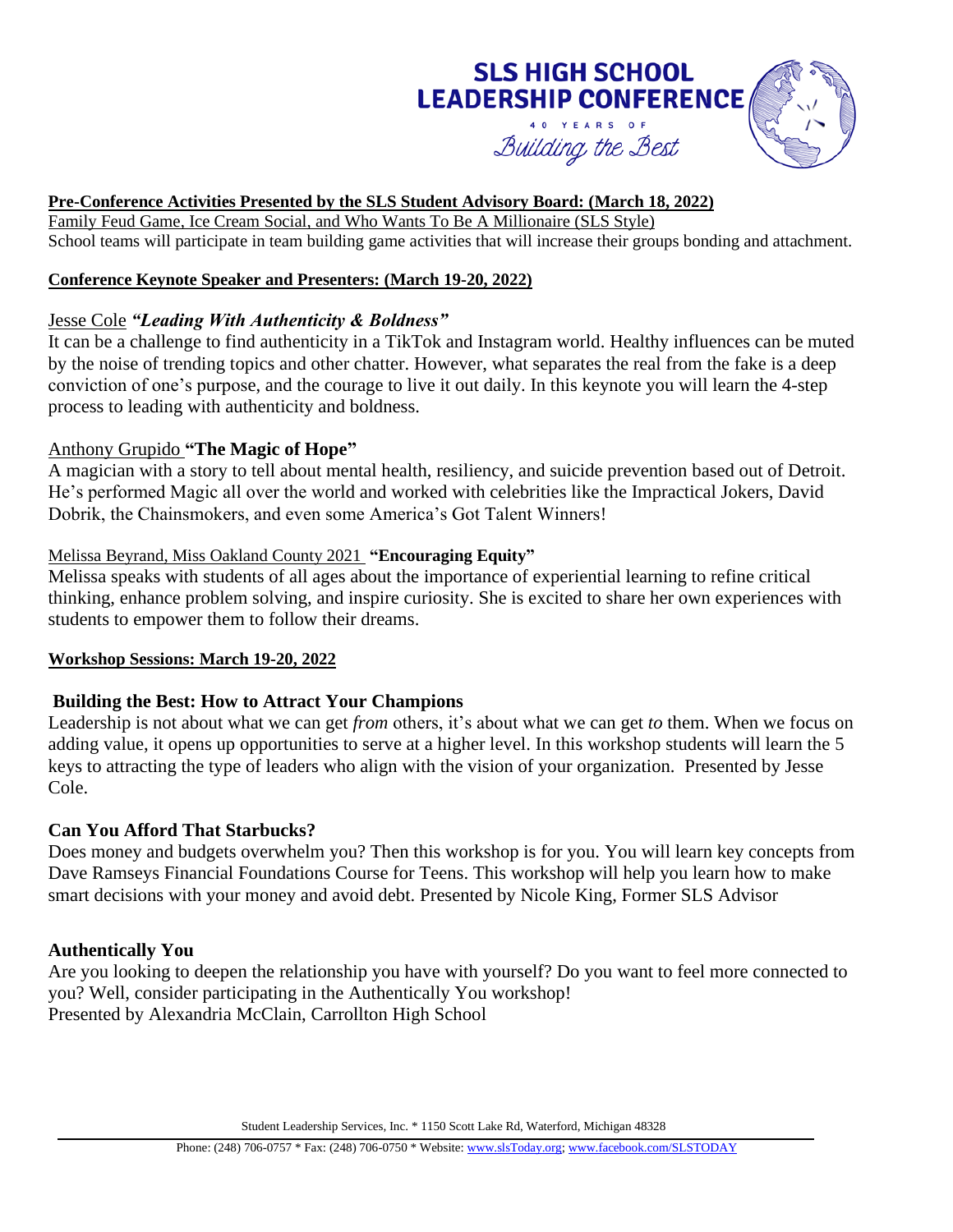

#### **The Love I Want**

Discovering the different relationships in your everyday life and dive deep into them to get the best love that YOU want! Presented by Loretta Dossou, Taylor High School.

#### **Stay Safe While Surfing!**

Join us for a deep dive into the world of social media as we explore how to stay safe while surfing the web and interacting with others online. Presented by Gia Cook, Taylor High School.

#### **The Power of Words**

Abracadabra means 'What I Speak Is What I Create'. Words are very powerful when it comes to how we behave, feel, and act on situations. In this workshop Anthony uses Magic to demonstrate a lesson about challenging out thoughts and assumptions. We then work together to identify our negative self-talk and reframe it in a way that's constructive and positive. Presented by Anthony Grupido.

#### **Driving with Etiquette**

Join me in learning the dos & don'ts of driving & being a passenger. You will get a chance to learn new information to prepare for adulthood. Presented by Mariam Kebe, Clarenceville High School.

#### **Deepen Your Awareness**

Looking to improve your mental health or simply learn more about it? Then this is the perfect workshop for you! Presented by Alexandria McClain, Carrollton High School.

#### **How to Apply for Scholarships**

As college approaches scholarships become important to help cover the cost of tuition and college expenses. This workshop will provide insight on how to make your scholarship STAND OUT! Presented by Jillian Davis, Marian High School and Pamela Voss-Page, SLS Executive Director.

*More workshop topics continue to be added to the event. Final workshop selection to be found in Conference Program that participants will receive at Conference Check In.*

#### **ADVISOR WORKSHOPS:**

**"Graceful Accountability"** will be about building healthy, trusting relationships with students that empower them to be bold and authentic leaders. Presented by Jesse Cole. (Saturday)

#### **You Can't Pour from an Empty Cup**

You have heard the saying you can't pour from an empty cup. It is true! Before we can help our students, we have to take care of ourselves and model for them. This workshop will lead advisors through discussions and activities that help identify elements of each realm of self-care, and introduce strategies to implement (for themselves and students). Presented by Nicole King, former SLS Advisor. (Sunday)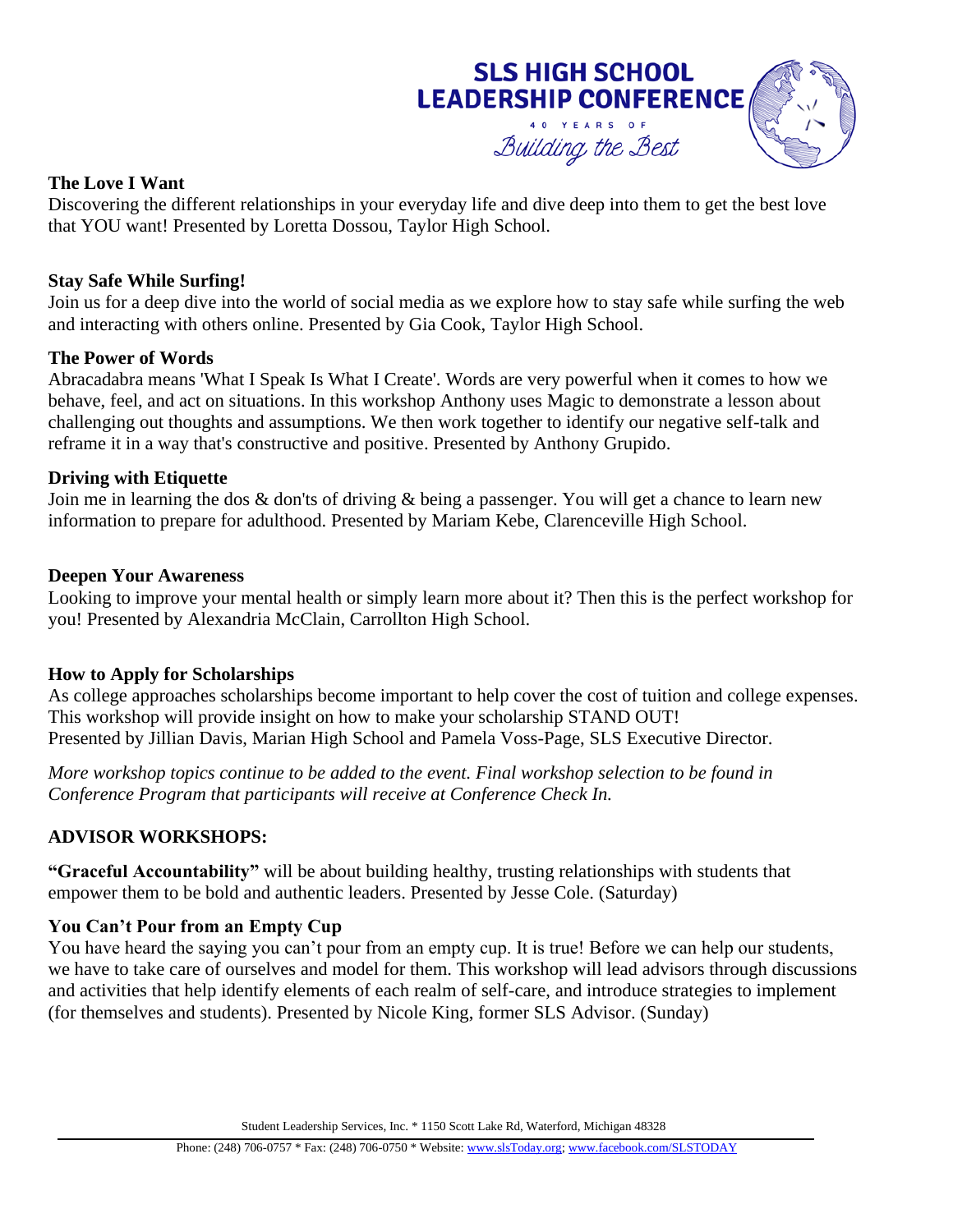

#### ADVISOR/PARENT RESPONSIBILITIES

\*Please review carefully

- 1. Faculty Advisors are needed to be in attendance and actively involved with their students and other advisors during the conference. They are also expected to participate in conference activities, i.e. workshops, speakers, etc.
- 2. Advisors/Parent Chaperones are to remain at conference/hotel location from arrival on Saturday (Friday if attending Pre-Conference) until the conference ends Sunday afternoon. Advisors are to be present for any pre-conference or post-conference activities/events.
- 3. Advisors will be considered on duty 24 hours a day and will be contacted if needed.
- 4. Vehicles are to be locked on the conference facility grounds during the entirety of the conference and the advisors are to hold the keys of their students who may have driven. Participants are always expected to remain in the conference facility.
- **5. Advisors, Parents, Guest or Speakers are not permitted to use alcoholic beverages, smoke/vape or use any legal or illegal drugs during the conference.**
- 6. Dress is casual for conference except for Saturday's Advisor Dinner. Semi-Formal and/or Formal Attire is suggested.
- 7. As a Faculty Advisor you will be responsible for youth attending from your school. In addition to being available to them during the conference, we have scheduled school meetings that you will facilitate with your group. You will receive School Team Meeting Agendas in your Advisor Folder that you receive at registration.
- 8. At night you will need to make room checks to assure that your students are accounted for before you retire for the night. SLS's Conference Assistants (CA's) will also be making bed checks. Students are expected to stay in their rooms following "lights out" (no trips outside or to other student rooms).
- 9. Faculty Advisors are expected to intervene when any participant is breaking conference rules. See Disciplinary Action.
- 10. You will be expected to participate in any disciplinary decision-making and action involving your students.
- 11. Faculty Advisors are expected to cooperate with Conference Assistants and staff at the Conference.
- 12. All the above responsibilities for Faculty Advisors also apply to any Co-Advisor Parents accompanying the group. Please make this clear to any Co-Advisor or Parent Chaperone(s) attending.